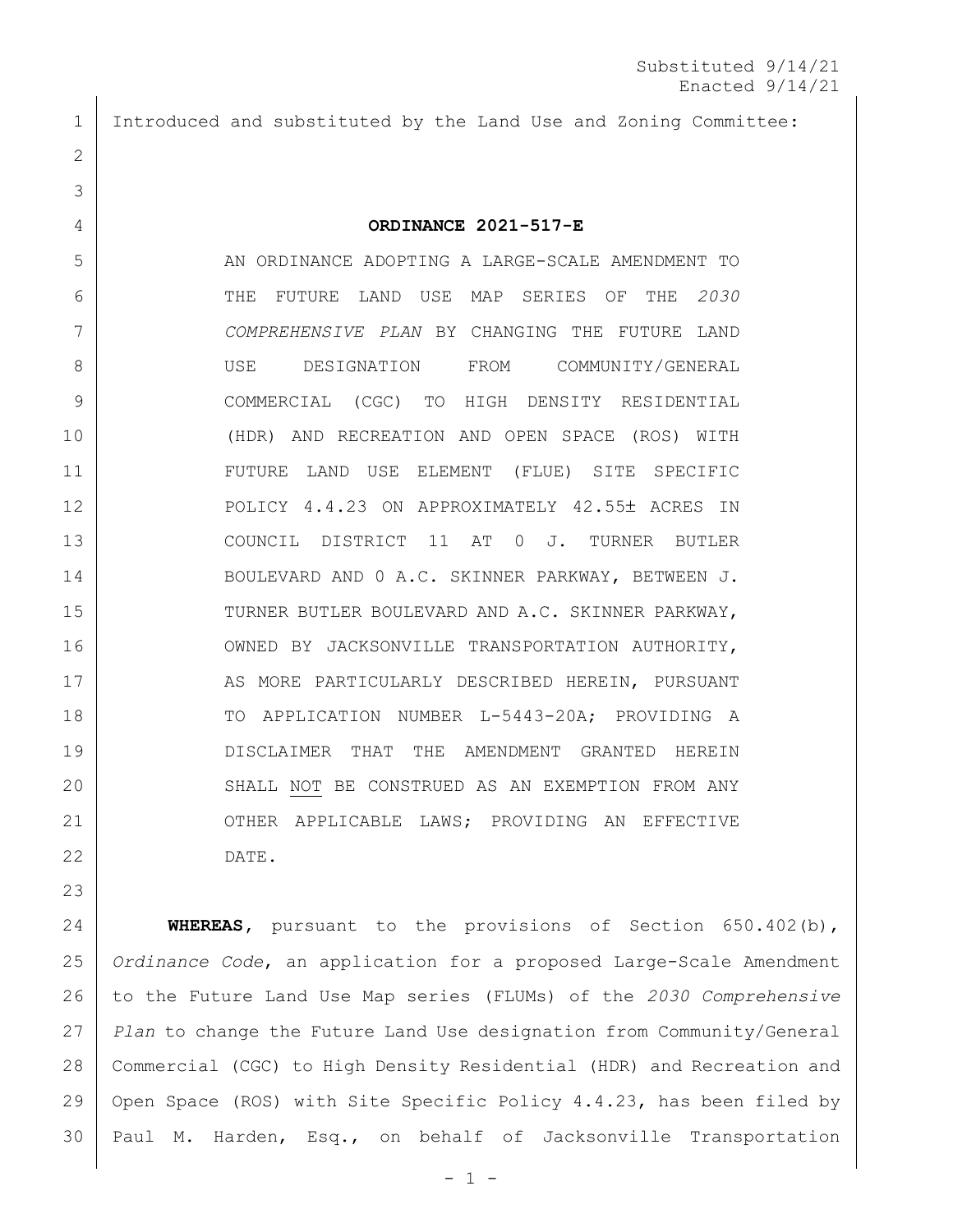Substituted 9/14/21 Enacted 9/14/21

 Authority, the owner of certain real property located in Council District 11, as more particularly described in Section 2; and

 **WHEREAS,** the City, by the adoption of Ordinance 2020-468-E, approved this Large-Scale Amendment to the *2030 Comprehensive Plan* for transmittal to the Department of Economic Opportunity (DEO), as the State Land Planning Agency, and other required state agencies, for review and comment, and the adoption deadline set by Section 163.3184(3), *Florida Statutes*, has been extended, with required notice to DEO, other required state agencies, and any affected person 10 | who provided comments on this Large-Scale Amendment; and

**WHEREAS,** by various letters and e-mails, the DEO and other state 12 reviewing agencies transmitted their comments, if any, regarding this 13 proposed amendment; and

 **WHEREAS,** the Planning and Development Department reviewed the 15 | proposed revision and application, considered all comments received, 16 | prepared a written report, and rendered an advisory recommendation 17 | to the Council with respect to this proposed amendment; and

 **WHEREAS,** the Planning Commission, acting as the Local Planning Agency (LPA), held a public hearing on this proposed amendment, with due public notice having been provided, and having reviewed and 21 | considered all comments during the public hearing, made its 22 recommendation to the City Council; and

 **WHEREAS,** pursuant to Section 650.408, *Ordinance Code*, the Land Use and Zoning (LUZ) Committee held a public hearing on this proposed 25 amendment, and made its recommendation to the City Council; and

 **WHEREAS,** pursuant to Section 163.3184(3), *Florida Statutes*, and Chapter 650, Part 4, *Ordinance Code*, the City Council held a public hearing with public notice having been provided on this proposed amendment to the *2030 Comprehensive Plan*; and

**WHEREAS,** the City Council further considered all oral and

 $- 2 -$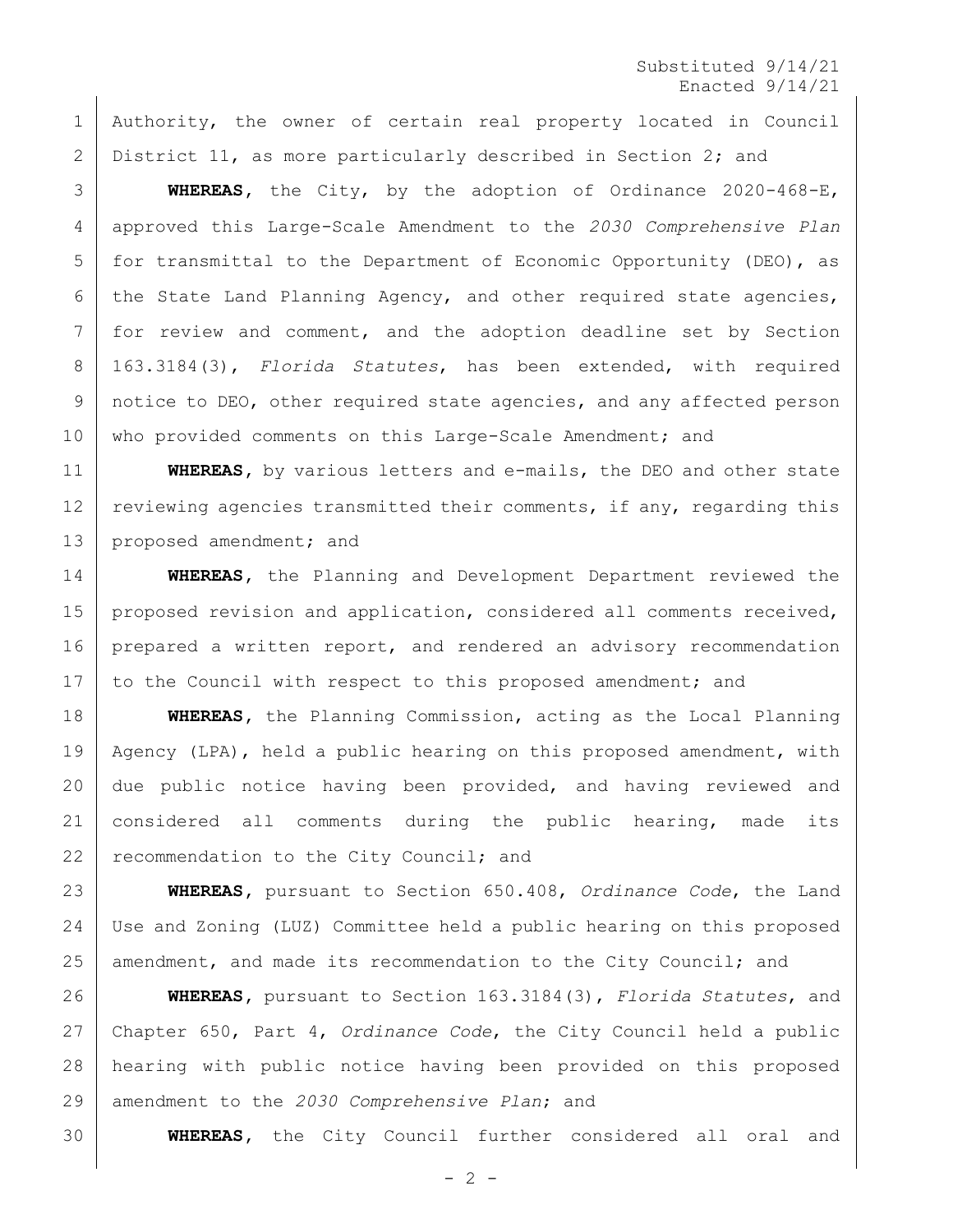Substituted 9/14/21 Enacted 9/14/21

 written comments received during public hearings, including the data and analysis portions of this proposed amendment to the *2030 Comprehensive Plan*, the recommendations of the Planning and Development Department, the LPA, the LUZ Committee and the comments, if any, of the DEO and the other state reviewing agencies; and

 **WHEREAS,** in the exercise of its authority, the City Council has determined it necessary and desirable to adopt this proposed amendment to the *2030 Comprehensive Plan* to preserve and enhance present 9 advantages, encourage the most appropriate use of land, water, and 10 resources consistent with the public interest, overcome present deficiencies, and deal effectively with future problems which may result from the use and development of land within the City of 13 Jacksonville; now, therefore

**BE IT ORDAINED** by the Council of the City of Jacksonville:

 **Section 1. Purpose and Intent.** This Ordinance is adopted 16 to carry out the purpose and intent of, and exercise the authority 17 set out in, the Community Planning Act, Sections 163.3161 through 163.3248, *Florida Statutes*, and Chapter 166, *Florida Statutes*, as amended.

 **Section 2. Subject Property Location and Description.** The 21 | approximately 42.55± acres are in Council District 11 at 0 J. Turner Butler Boulevard and 0 A.C. Skinner Parkway, between J. Turner Butler Boulevard and A.C. Skinner Parkway, as more particularly described in **Exhibit 1**, dated August 9, 2021, and graphically depicted in **Exhibit 2**, both of which are **attached hereto** and incorporated herein 26 by this reference (the "Subject Property").

 **Section 3. Owner and Applicant Description.** The Subject Property is owned by Jacksonville Transportation Authority. The applicant is Paul M. Harden, Esq., 501 Riverside Avenue, Suite 901, Jacksonville, Florida 32202; (904) 396-5731.

 $- 3 -$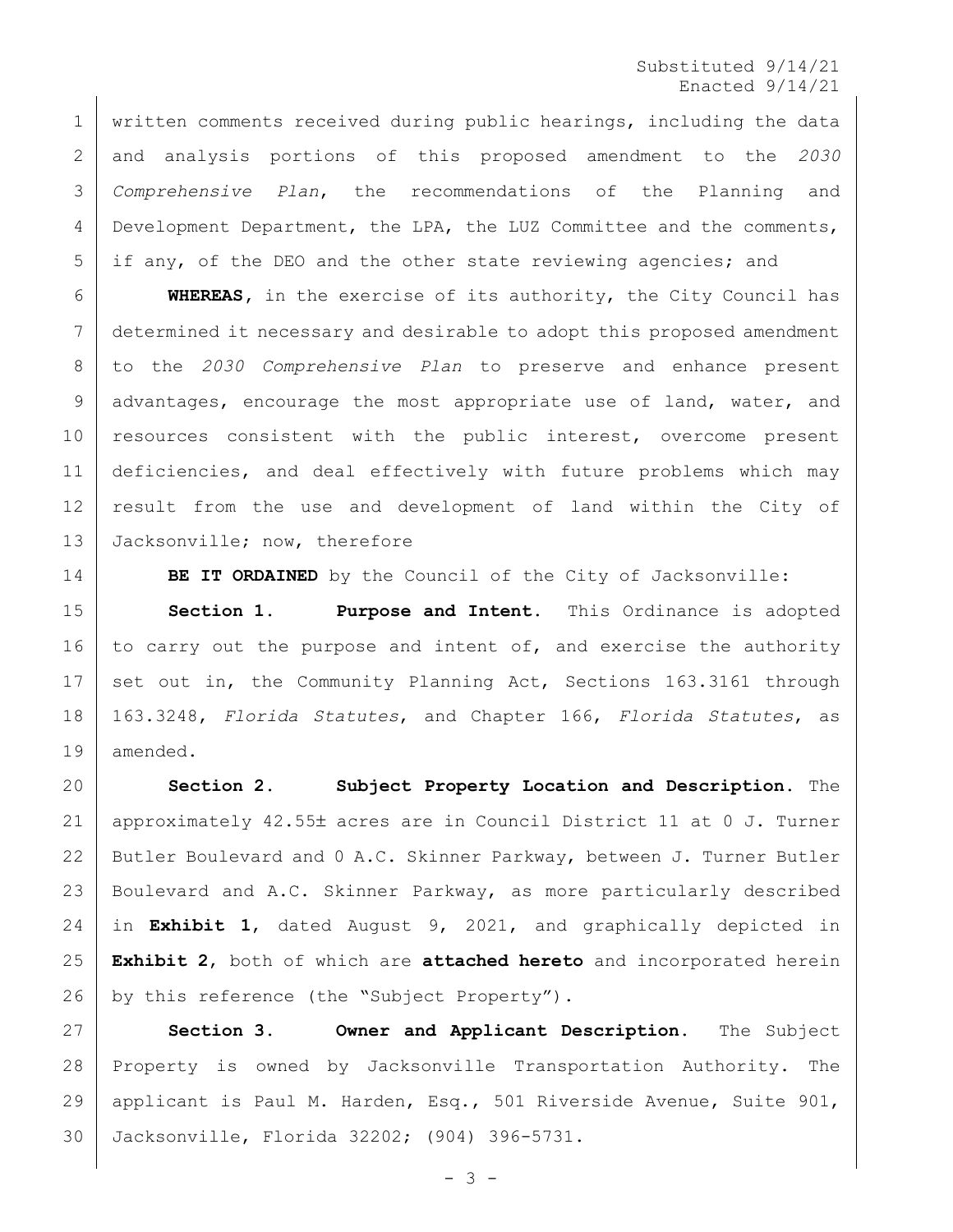Substituted 9/14/21 Enacted 9/14/21

 **Section 4. Adoption of Large-Scale Land Use Amendment.** The City Council hereby adopts a proposed Large-Scale revision to the Future Land Use Map series of the *2030 Comprehensive Plan* by changing the Future Land Use Map designation from Community/General Commercial (CGC) to High Density Residential (HDR) and Recreation and Open Space (ROS) subject to Site Specific Policy 4.4.23, pursuant to Application Number L-5443-20A.

 **Section 5. Applicability, Effect and Legal Status.** The applicability and effect of the *2030 Comprehensive Plan*, as herein 10 | amended, shall be as provided in the Community Planning Act, Section 163.3161 through 163.3248, *Florida Statutes*, and this Ordinance. All development undertaken by, and all actions taken in regard to development orders by governmental agencies in regard to land which is subject to the *2030 Comprehensive Plan*, as herein amended, shall be consistent therewith as of the effective date of this amendment to the plan.

 **Section 6. Site Specific Policy.** The City Council hereby 18 | adopts FLUE Site Specific Policy 4.4.23, dated August 9, 2021, and **attached hereto** as **Exhibit 3**.

 **Section 7. Effective Date of this Plan Amendment.** Unless this plan amendment is timely challenged under the procedures set forth in Section 163.3184(3), *Florida Statutes*, this plan amendment 23 | shall be effective thirty-one days after DEO notifies the City of Jacksonville that the plan amendment or plan amendment package is complete. If this plan amendment is timely challenged under Section 163.3184(3), *Florida Statutes*, this plan amendment shall become effective when the DEO or the Administration Commission enters a final order determining the adopted amendment to be in compliance. If this plan amendment is found not to be in compliance under the standards and procedures set forth in Chapter 163, Part II, *Florida*